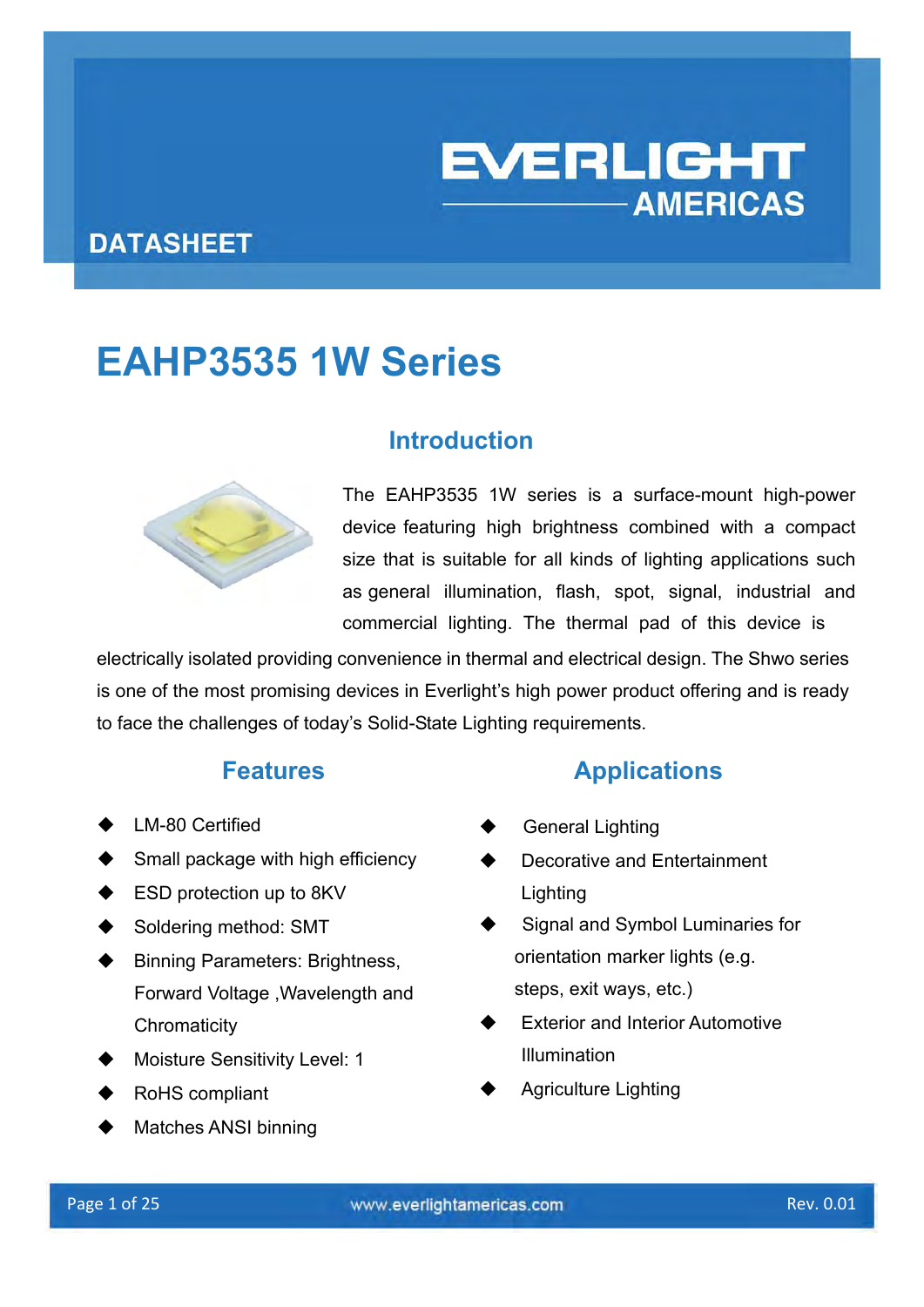## **Absolute Maximum Ratings**

| <b>Parameter</b>             | <b>Symbol</b>        | <b>Ratings</b>               | <b>Unit</b>   |
|------------------------------|----------------------|------------------------------|---------------|
| Max. DC Forward Current (mA) | ΙF                   | $700_{[1]}$                  | mA            |
| Max. Peak Pulse Current (mA) | $I_{\mathsf{Pulse}}$ | $1000_{[2]}$                 | mA            |
| Max. ESD Resistance          | $V_B$                | 8000                         | V             |
| Reverse Voltage              | $V_{R}$              | Note 3                       | V             |
| <b>Thermal Resistance</b>    | $R_{th}$             | $10 \sim 12_{141}$           | $\degree$ C/W |
| Max. Junction Temperature    | $T_{J}$              | $125_{[5]}$                  | °C            |
| <b>Operating Temperature</b> | $T_{\mathsf{Opt}}$   | $-40 \sim +100_{\text{[6]}}$ | $^{\circ}C$   |
| <b>Storage Temperature</b>   | ${\sf T}_{\sf Stg}$  | $-40 \sim +100$              | $^{\circ}C$   |
| Max. Soldering Temperature   | ${\sf T}_{\sf Sol}$  | 260                          | °C            |
| Max. Allowable Reflow Cycles | n/a                  | 2                            | cycles        |

#### **Notes:**

- 1. Maximum forward current for 1W is 600mA (Thermal Pad=25°C).<br>2. Duty cycle =  $1/10@1KHZ$
- Duty cycle =  $1/10@1KHZ$
- 3. The Shwo series LEDs are not designed for reverse bias use.
- 4. Thermal Resistance is 10°C/W for Blue, Green, Cool-White, Neutral-White,and Warm-White LEDs and 12°C/W for Red, Amber, and Orange LEDs.
- 5. Maximum junction temperature of Cool-White, Neutral-White, Warm-White, Blue, Green, Red, Amber, and Orange LEDs is 125°C.
- 6. Maximum Operating Temperature (Thermal Pad) of Cool-White, Neutral-White, Warm-White, Blue, Green, Red, Amber, and Orange LEDs is 100°C.

## **JEDEC Moisture Sensitivity**

| Level |                        | <b>Floor Life</b>    | <b>Soak Requirements</b><br><b>Standard</b> |                   |  |
|-------|------------------------|----------------------|---------------------------------------------|-------------------|--|
|       | <b>Time</b><br>(hours) | <b>Conditions</b>    | <b>Time</b><br>(hours)                      | <b>Conditions</b> |  |
|       | Unlimited              | $\leq$ 30°C / 85% RH | $168 (+5/-0)$                               | 85°C / 85% RH     |  |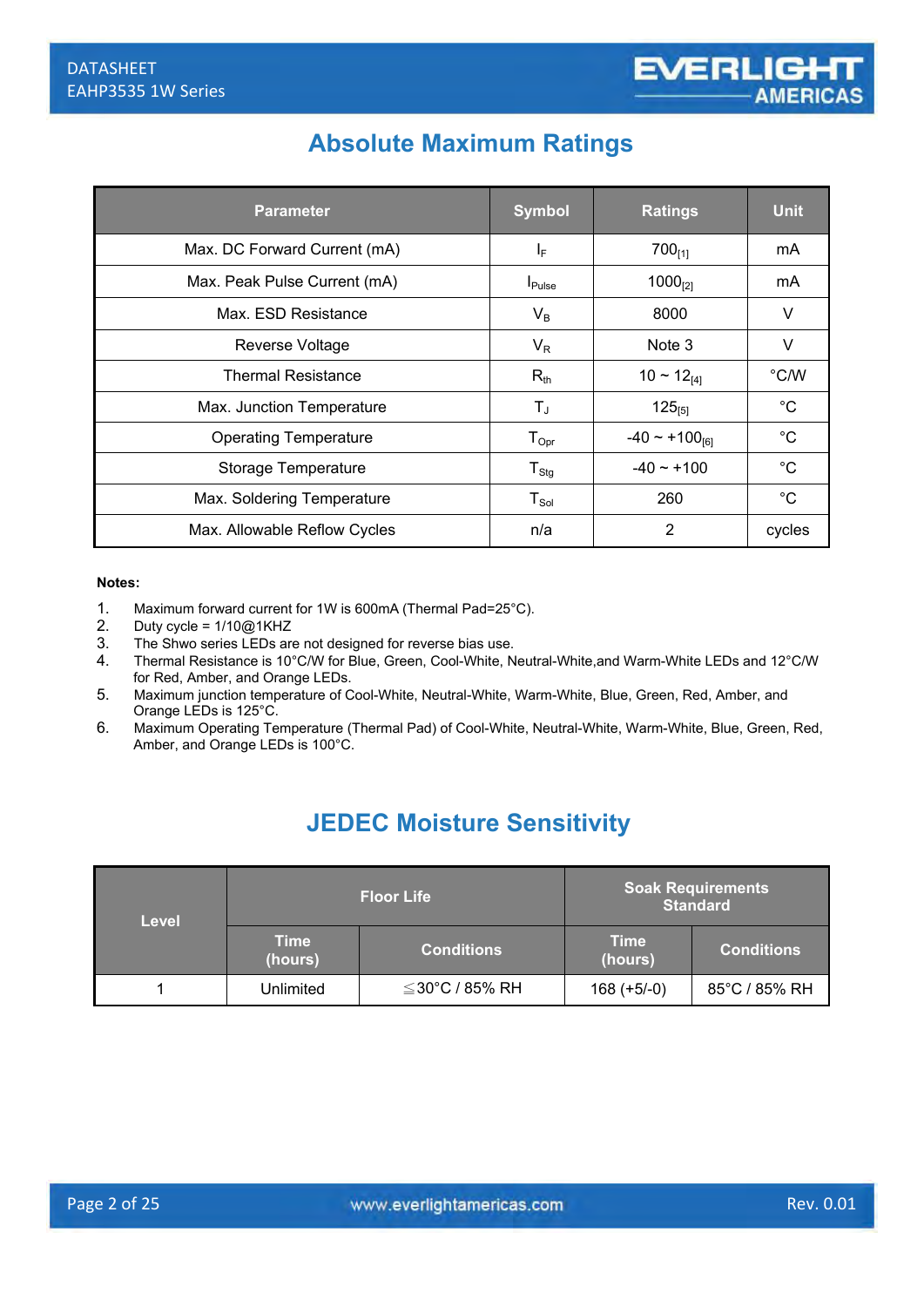## **PN of the Shwo series: Color LEDs**

| <b>Color</b>      | <b>Order Code of ELSH</b> | <b>Minimum</b><br><b>Radiometric</b><br>Power (mW) | <b>Peak Wavelength</b><br>(nm) | <b>Forward</b><br>Voltage(V) | <b>Drive</b><br><b>Current</b><br>(mA) |
|-------------------|---------------------------|----------------------------------------------------|--------------------------------|------------------------------|----------------------------------------|
| <b>Royal Blue</b> | EAHP3535BA5               | 530                                                | 445~460                        | $2.65 - 3.85$                | 350                                    |
| <b>Deep Red</b>   | EAHP3535RA5               | 380                                                | 645~675                        | $1.75 - 2.95$                | 350                                    |
| <b>Far Red</b>    | EAHP3535RA6               | 275                                                | $715 - 745$                    | $1.6 - 2.65$                 | 350                                    |
|                   | EAHP3535RA7               | 275                                                | $715 - 745$                    | $1.75 - 2.95$                | 350                                    |

#### **\*Product lead time of at least 8 weeks.**

Note: Each 1W direct color PN is based on the min. bin and includes four adjacent bins.<br> **Note:** Each 1W direct color PN is based on the min. bin and includes four adjacent bins.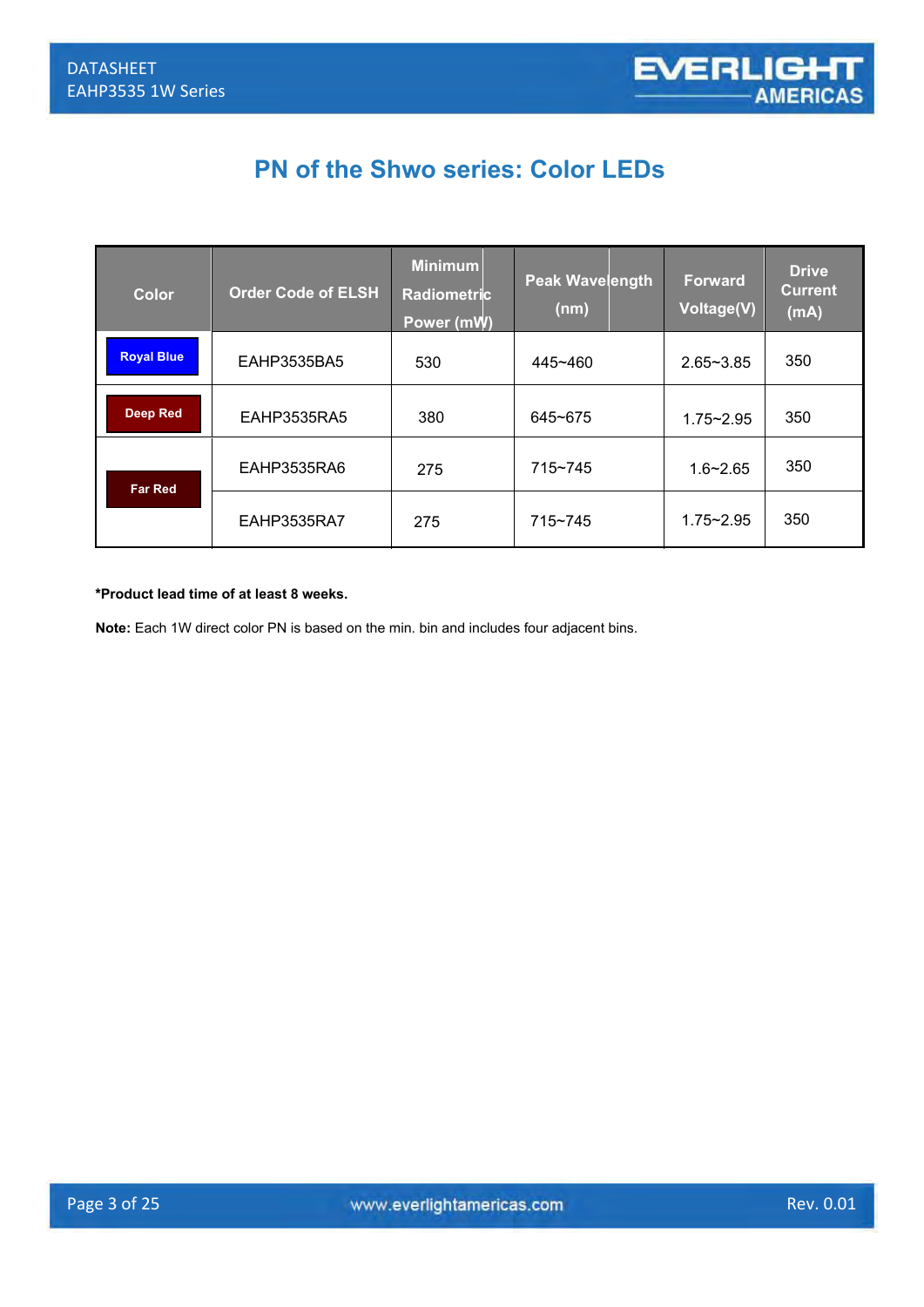Е

## **Product Binning**

#### **Luminous Flux Bins**

| Group | <b>Bin</b>     | <b>Minimum</b><br><b>Photometric</b><br>Flux (Im) | <b>Maximum</b><br><b>Photometric</b><br>Flux (Im) |
|-------|----------------|---------------------------------------------------|---------------------------------------------------|
|       | 1              | 4                                                 | 5                                                 |
|       | $\overline{2}$ | 5                                                 | 6                                                 |
|       | 3              | 6                                                 | 8                                                 |
|       | 4              | 8                                                 | 10                                                |
| E     | 5              | 10                                                | 13                                                |
|       | 6              | 13                                                | 17                                                |
|       | $\overline{7}$ | 17                                                | 20                                                |
|       | 8              | 20                                                | 23                                                |
|       | 9              | 23                                                | 27                                                |
|       | 1              | 27                                                | 33                                                |
|       | $\overline{2}$ | 33                                                | 39                                                |
|       | 3              | 39                                                | 45                                                |
|       | $\overline{4}$ | 45                                                | 52                                                |
| F     | 5              | 52                                                | 60                                                |
|       | 6              | 60                                                | 70                                                |
|       | 7              | 70                                                | 80                                                |
|       | 8              | 80                                                | 90                                                |
|       | 9              | 90                                                | 100                                               |

| lin.           | <b>Minimum</b><br><b>Photometric</b><br>Flux (Im) | <b>Maximum</b><br><b>Photometric</b><br>Flux (Im) | Group | <b>Bin</b>     | <b>Minimum</b><br><b>Photometric</b><br>Flux (Im) | <b>Maximum</b><br><b>Photometric</b><br>Flux (Im) |
|----------------|---------------------------------------------------|---------------------------------------------------|-------|----------------|---------------------------------------------------|---------------------------------------------------|
| 1              | 4                                                 | 5                                                 |       | $\mathbf 1$    | 100                                               | 110                                               |
| $\overline{2}$ | 5                                                 | 6                                                 |       | $\overline{2}$ | 110                                               | 120                                               |
| $\overline{3}$ | 6                                                 | 8                                                 |       | 3              | 120                                               | 130                                               |
| 4              | 8                                                 | 10                                                |       | 4              | 130                                               | 140                                               |
| 5              | 10                                                | 13                                                | J     | 5              | 140                                               | 150                                               |
| $\overline{6}$ | 13                                                | 17                                                |       | 6              | 150                                               | 160                                               |
| $\overline{7}$ | 17                                                | 20                                                |       | $\overline{7}$ | 160                                               | 180                                               |
| $\overline{8}$ | 20                                                | 23                                                |       | 8              | 180                                               | 200                                               |
| $\overline{9}$ | 23                                                | 27                                                |       | 9              | 200                                               | 225                                               |
| 1              | 27                                                | 33                                                |       | 1              | 225                                               | 250                                               |
| $\overline{2}$ | 33                                                | 39                                                |       | $\overline{2}$ | 250                                               | 275                                               |
| $\overline{3}$ | 39                                                | 45                                                |       | 3              | 275                                               | 300                                               |
| $\overline{4}$ | 45                                                | 52                                                |       | $\overline{4}$ | 300                                               | 325                                               |
| $\overline{5}$ | 52                                                | 60                                                | K     | 5              | 325                                               | 350                                               |
| $rac{6}{7}$    | 60                                                | 70                                                |       | 6              | 350                                               | 375                                               |
|                | 70                                                | 80                                                |       | $\overline{7}$ | 375                                               | 400                                               |
| $\overline{8}$ | 80                                                | 90                                                |       | 8              | 400                                               | 425                                               |
| 9              | 90                                                | 100                                               |       | 9              | 425                                               | 450                                               |
|                |                                                   |                                                   |       | 1              | 450                                               | 475                                               |
|                |                                                   |                                                   |       | $\overline{2}$ | 475                                               | 500                                               |
|                |                                                   |                                                   | N     | 3              | 500                                               | 525                                               |
|                |                                                   |                                                   |       | $\overline{4}$ | 525                                               | 550                                               |

#### **Radiometric Power Bins**

| <b>Group</b> | <b>Bin</b> | <b>Minimum</b><br>Radiometric<br>Power(mW) | <b>Maximum</b><br><b>Radiometric</b><br>Power(mW) |
|--------------|------------|--------------------------------------------|---------------------------------------------------|
|              | 1          | n                                          | 25                                                |
|              | 2          | 25                                         | 50                                                |
|              | 3          | 50                                         | 75                                                |
|              | 4          | 75                                         | 100                                               |
| Q            | 5          | 100                                        | 125                                               |
|              | 6          | 125                                        | 175                                               |
|              | 7          | 175                                        | 225                                               |
|              | 8          | 225                                        | 275                                               |
|              | 9          | 275                                        | 330                                               |

|                        | RAMPHIGH IS LOWGL DINS                            |                                                   |  |              |            |                                                   |                                                   |  |
|------------------------|---------------------------------------------------|---------------------------------------------------|--|--------------|------------|---------------------------------------------------|---------------------------------------------------|--|
| $\mathop{\mathsf{in}}$ | <b>Minimum</b><br><b>Radiometric</b><br>Power(mW) | <b>Maximum</b><br><b>Radiometric</b><br>Power(mW) |  | <b>Group</b> | <b>Bin</b> | <b>Minimum</b><br><b>Radiometric</b><br>Power(mW) | <b>Maximum</b><br><b>Radiometric</b><br>Power(mW) |  |
| 1                      | 0                                                 | 25                                                |  |              |            | 330                                               | 380                                               |  |
| $\overline{2}$         | 25                                                | 50                                                |  |              | 2          | 380                                               | 430                                               |  |
| 3                      | 50                                                | 75                                                |  |              | 3          | 430                                               | 480                                               |  |
| 4                      | 75                                                | 100                                               |  |              | 4          | 480                                               | 530                                               |  |
| 5                      | 100                                               | 125                                               |  | R            | 5          | 530                                               | 600                                               |  |
| 6                      | 125                                               | 175                                               |  |              | 6          | 600                                               | 700                                               |  |
| $\overline{7}$         | 175                                               | 225                                               |  |              | 7          | 700                                               | 800                                               |  |
| 8                      | 225                                               | 275                                               |  |              | 8          | 800                                               | 900                                               |  |
| 9                      | 275                                               | 330                                               |  |              | 9          | 900                                               | 1000                                              |  |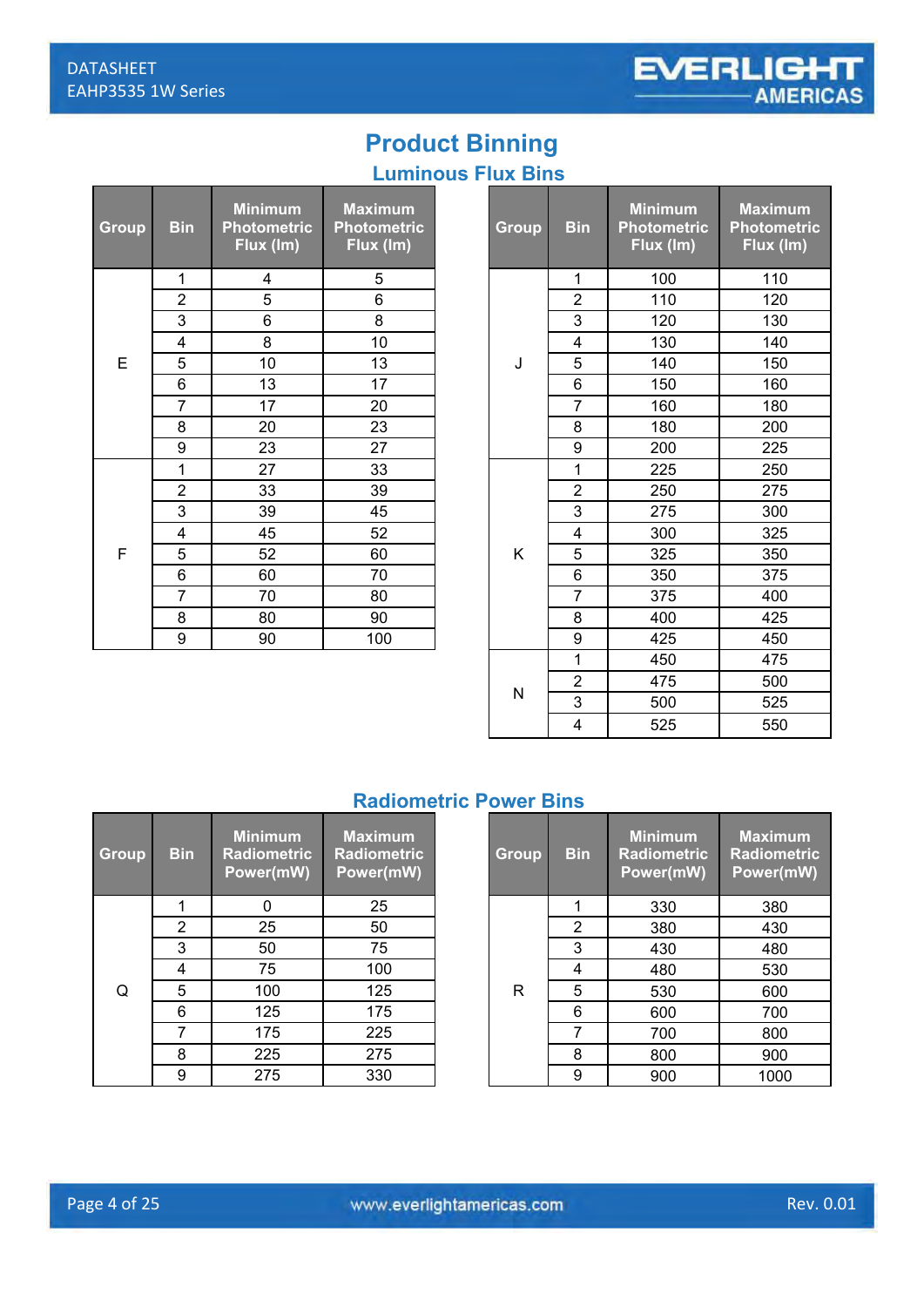#### **Forward Voltage Bins**

| <b>Group Name</b> | <b>Bins</b>   |
|-------------------|---------------|
| Α                 | U1+U2+U3+U4   |
| В                 | U2+U3+U4+V1   |
| C                 | U4+V1+V2+V3   |
| D                 | $V1+V2+V3+V4$ |
| Н                 | U0+U1+U2+U3   |

| <b>Bin</b>     | <b>Minimum Forward</b><br>Voltage (V) | <b>Maximum Forward</b><br>Voltage (V) |
|----------------|---------------------------------------|---------------------------------------|
| U <sub>0</sub> | 1.60                                  | 1.75                                  |
| U <sub>1</sub> | 1.75                                  | 2.05                                  |
| U2             | 2.05                                  | 2.35                                  |
| U <sub>3</sub> | 2.35                                  | 2.65                                  |
| U4             | 2.65                                  | 2.95                                  |
| V <sub>1</sub> | 2.95                                  | 3.25                                  |
| V <sub>2</sub> | 3.25                                  | 3.55                                  |
| V3             | 3.55                                  | 3.85                                  |
| V <sub>4</sub> | 3.85                                  | 4.15                                  |

**Notes:**

1. Forward voltage measurement tolerance:  $\pm 0.1$ V.<br>2. Forward voltage bins are defined at  $l = 350$ mA op

2. Forward voltage bins are defined at I*F*=350mA operation.

3. Other Forward Voltage bins for White LEDs available upon request. Please contact your local Everlight sales office.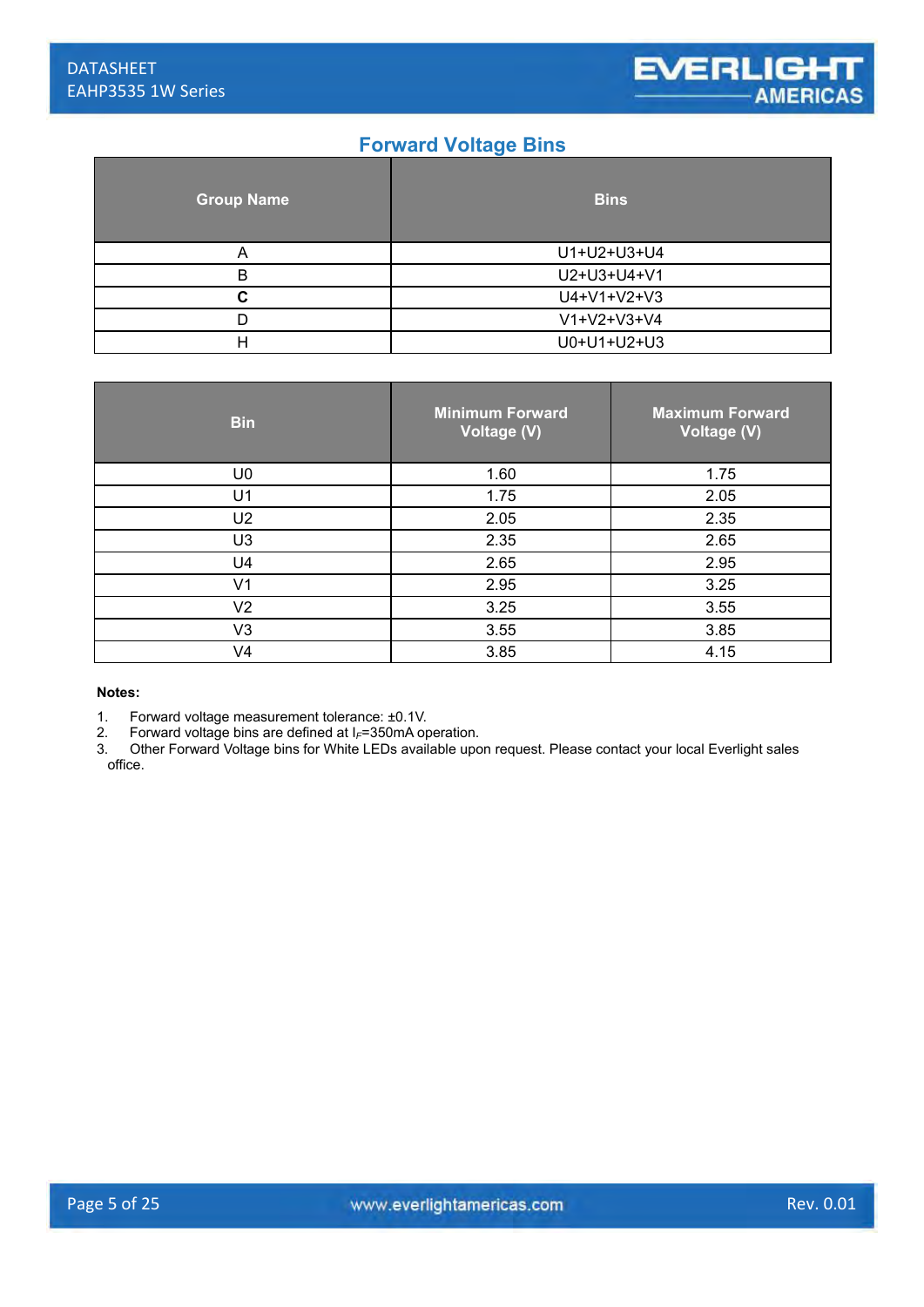#### **Color Bins**

| <b>Bin</b><br><b>Group</b>  |                         | <b>Minimum Dominant</b> | <b>Maximum Dominant</b> |  |
|-----------------------------|-------------------------|-------------------------|-------------------------|--|
|                             |                         | <b>Wavelength (nm)</b>  | <b>Wavelength (nm)</b>  |  |
|                             | 1                       | 430                     | 435                     |  |
|                             | $\overline{2}$          | 435                     | 440                     |  |
|                             | 3                       | 440                     | 445                     |  |
|                             | 4                       | 445                     | 450                     |  |
|                             | 5                       | 450                     | 455                     |  |
| $\mathbf B$                 | $6\phantom{1}6$         | 455                     | 460                     |  |
| (Blue)                      | $\overline{7}$          | 460                     | 465                     |  |
|                             | $\overline{8}$          | 465                     | 470                     |  |
|                             | $\boldsymbol{9}$        | 470                     | 475                     |  |
|                             | $\overline{A}$          | 475                     | 480                     |  |
|                             | $\sf B$                 | 480                     | 485                     |  |
|                             | $\mathbf 1$             | 520                     | 525                     |  |
|                             | $\overline{c}$          | 525                     | 530                     |  |
| G                           | $\mathfrak{B}$          | 530                     | 535                     |  |
| (Green)                     | $\overline{\mathbf{4}}$ | 535                     | 540                     |  |
|                             | $\overline{5}$          | 540                     | 545                     |  |
|                             | $\overline{6}$          | 545                     | 550                     |  |
|                             | $\mathbf{1}$            | 580                     | 582.5                   |  |
|                             | $\overline{2}$          | 582.5                   | 585                     |  |
| $\blacktriangle$<br>(Amber) | 3                       | 585                     | 587.5                   |  |
|                             | $\overline{4}$          | 587.5                   | 590                     |  |
|                             | 5                       | 590                     | 592.5                   |  |
|                             | $\overline{6}$          | 592.5                   | 595                     |  |
|                             | 3                       | 610                     | 615                     |  |
| $\overline{\mathsf{R}}$     | $\overline{4}$          | 615                     | 620                     |  |
| (Red)                       | 5                       | 620                     | 625                     |  |
|                             | $\overline{6}$          | 625                     | 630                     |  |
|                             | $\mathbf{1}$            | 635                     | 640                     |  |
|                             | $\overline{2}$          | 640                     | 645                     |  |
|                             | $\overline{3}$          | 645                     | 650                     |  |
| D                           | $\overline{4}$          | 650                     | 655                     |  |
| (Deep-Red)                  | $\overline{5}$          | 655                     | 660                     |  |
|                             | 6                       | 660                     | 665                     |  |
|                             | $\overline{7}$          | 665                     | 670                     |  |
|                             | $\bf 8$                 | 670                     | 675                     |  |
|                             | $\overline{1}$          | 700                     | 710                     |  |
|                             | $\overline{2}$          | 710                     | 715                     |  |
|                             | $\overline{3}$          | 715                     | 720                     |  |
| E<br>(Far-Red)              | $\overline{4}$          | 720                     | 725                     |  |
|                             | $\overline{5}$          | 725                     | 730                     |  |
|                             | $\overline{6}$          | 730                     | 735                     |  |
|                             | $\overline{7}$          | 735                     | 740                     |  |
|                             | $\bf 8$                 | 740                     | 745                     |  |

**Notes:**

1. Dominant / Peak wavelength measurement tolerance: ±1nm.

2. Dominant / Peak wavelength bins are defined at I*F*=350 mA operation.

3. The range of wavelength in Royal-Blue, Deep-Red and Far-Red is described as peak-wavelength.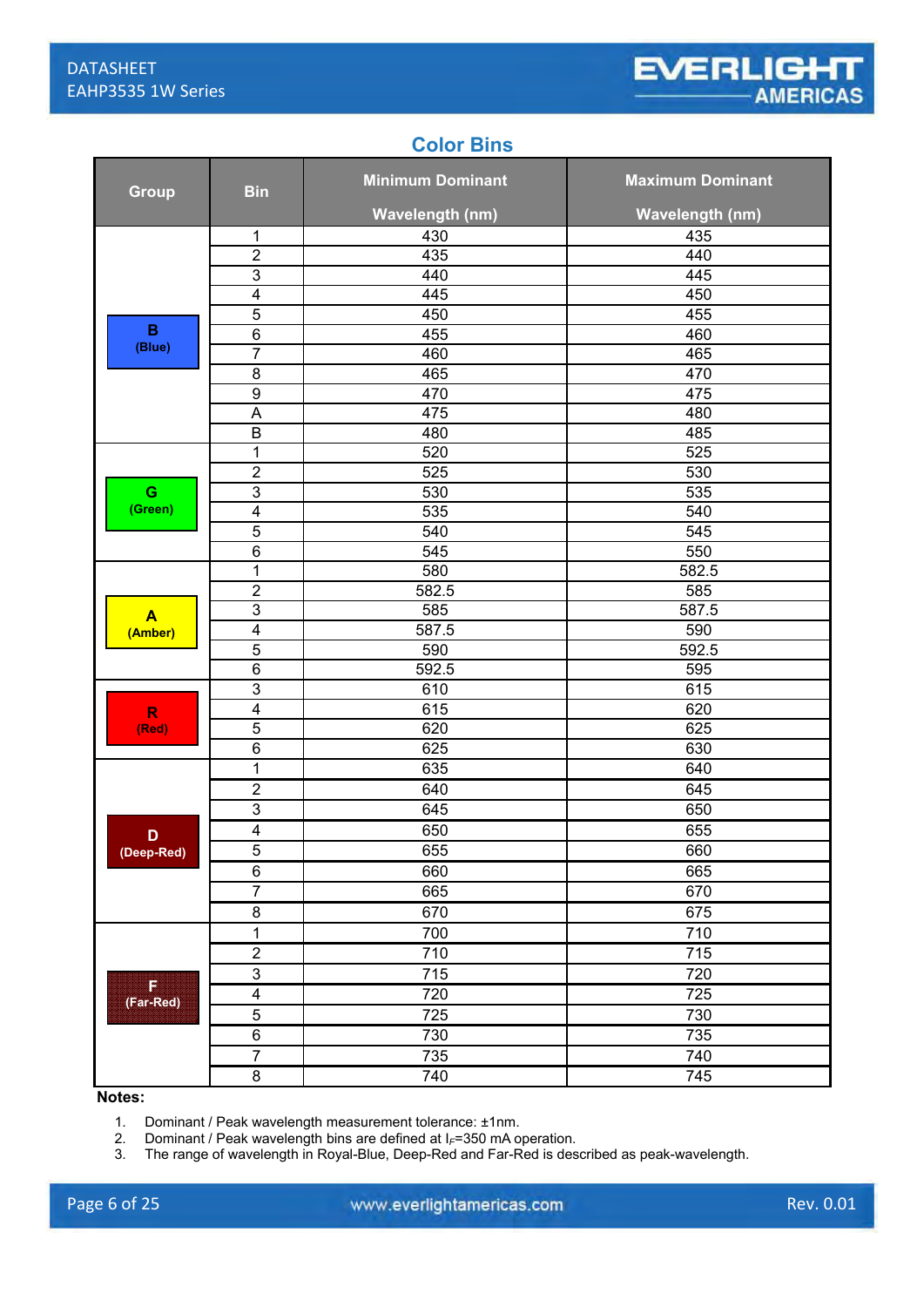## **Optical Characteristics**

| <b>Color</b>   | Dominant Wavelength $\lambda_{D}$<br>Peak Wavelength A <sub>p</sub><br><b>Color Temperature CCT</b> |      | <b>Typical</b><br><b>Temperature</b><br><b>Coefficient of</b><br><b>Dominant</b><br>Wavelength | <b>Typical</b><br><b>Viewing Angle</b><br>(degrees)<br>$2\theta_{1/2}$ |     |
|----------------|-----------------------------------------------------------------------------------------------------|------|------------------------------------------------------------------------------------------------|------------------------------------------------------------------------|-----|
|                | Min.                                                                                                | Typ. | Max.                                                                                           | (nm/°C)-( $\triangle\lambda_D/\triangle T_J$ )                         |     |
| <b>Red</b>     | 620nm                                                                                               |      | 630nm                                                                                          | 0.05                                                                   | 120 |
| <b>Orange</b>  | 610nm                                                                                               |      | 620nm                                                                                          | 0.08                                                                   | 120 |
| <b>Amber</b>   | 585nm                                                                                               |      | 595nm                                                                                          | 0.1                                                                    | 120 |
| Green          | 520nm                                                                                               |      | 535nm                                                                                          | 0.05                                                                   | 120 |
| <b>Blue</b>    | 460nm                                                                                               |      | 470 <sub>nm</sub>                                                                              | 0.05                                                                   | 120 |
| Deep-Red       | 645nm                                                                                               |      | 675nm                                                                                          | 0.08                                                                   | 120 |
| <b>Far-Red</b> | 715 <sub>nm</sub>                                                                                   |      | 745 <sub>nm</sub>                                                                              | 0.04                                                                   | 120 |

#### **Notes:**

1. The test tolerance of Everlight is  $\pm 0.5$ nm for dominant wavelength,  $\pm 5\%$  for CCT.<br>2. Viewing angle is the width of half the light output intensity in all directions of 180°.

2. Viewing angle is the width of half the light output intensity in all directions of 180°.

3. All Cool-White, Neutral-White, Warm-White, and dominant wavelength below 550nm LEDs are made with Indium Gallium Nitride (InGaN).<br>4. All LEDs with dom

4. All LEDs with dominant wavelength exceeding 550nm are made with Aluminum Indium Gallium Phosphide (AlInGaP).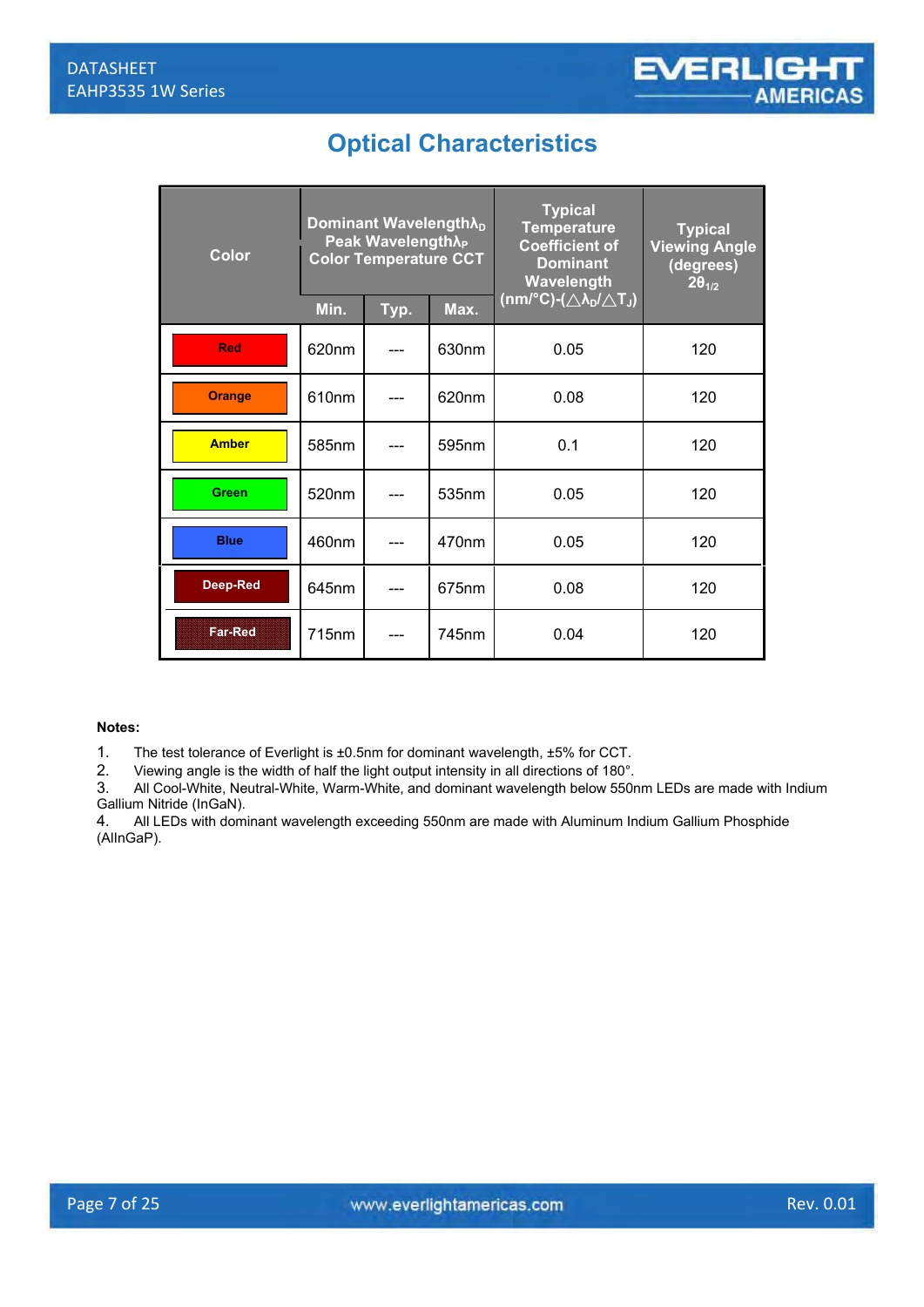## **Mechanical Dimension**



## **Notes:**

- 1. Dimensions are in millimeters.<br>2. Tolerances unless mentioned a
- 2. Tolerances unless mentioned are  $\pm$  0.15mm.<br>3. The thermal pad is electrically isolated from t
- 3. The thermal pad is electrically isolated from the Anode and Cathode contact pads.<br>4. Do not handle the device by the lens. Incorrect force applied to the lens may lead to
- Do not handle the device by the lens. Incorrect force applied to the lens may lead to the failure of devices.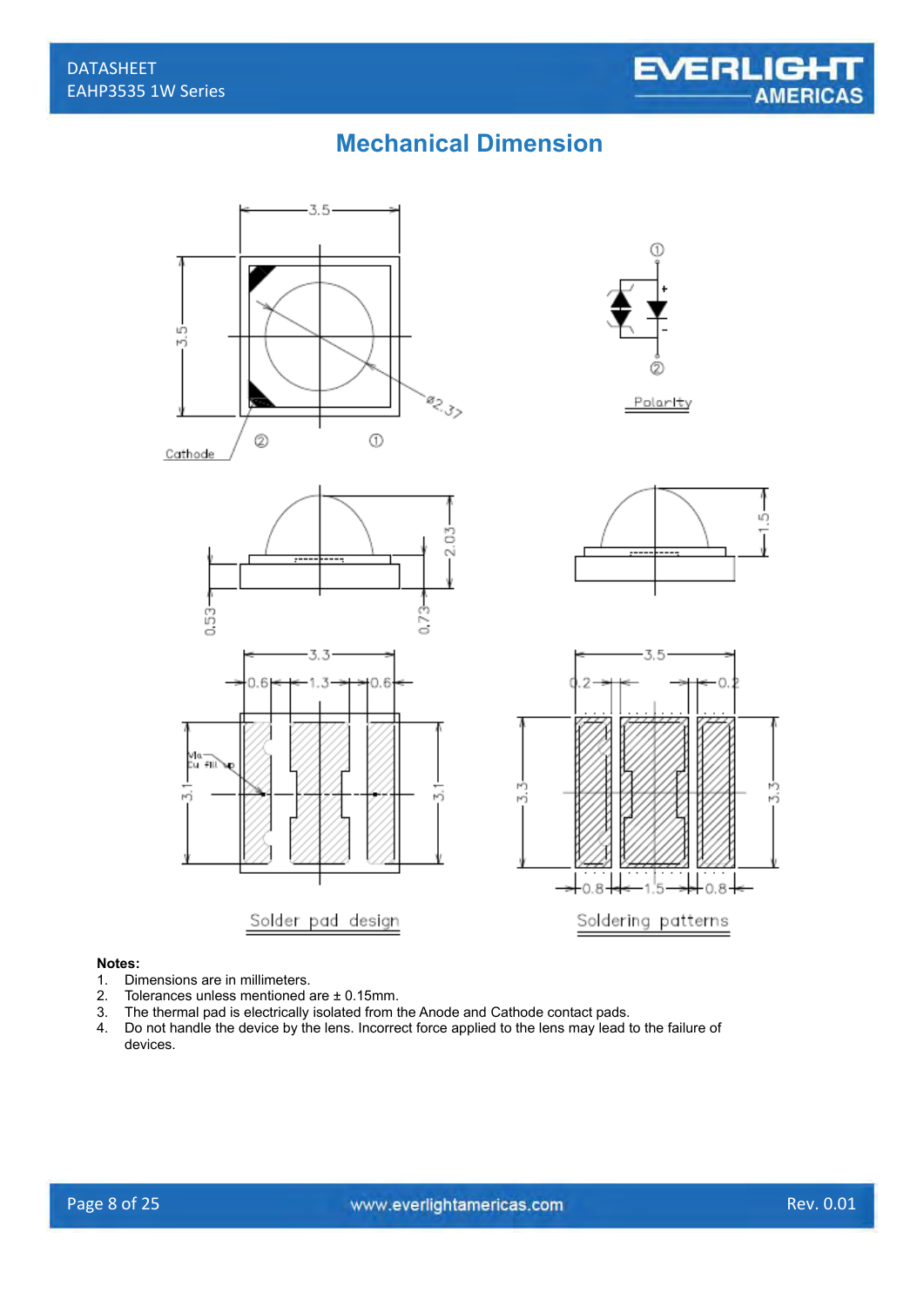## **Pad Configuration**



**BOTTOM VIEW** 



**TOP VIEW** 

| <b>PAD</b>     | <b>FUNCTION</b>    |  |
|----------------|--------------------|--|
|                | ANODE              |  |
| $\overline{2}$ | CATHODE            |  |
| P              | <b>THERMAL PAD</b> |  |
|                |                    |  |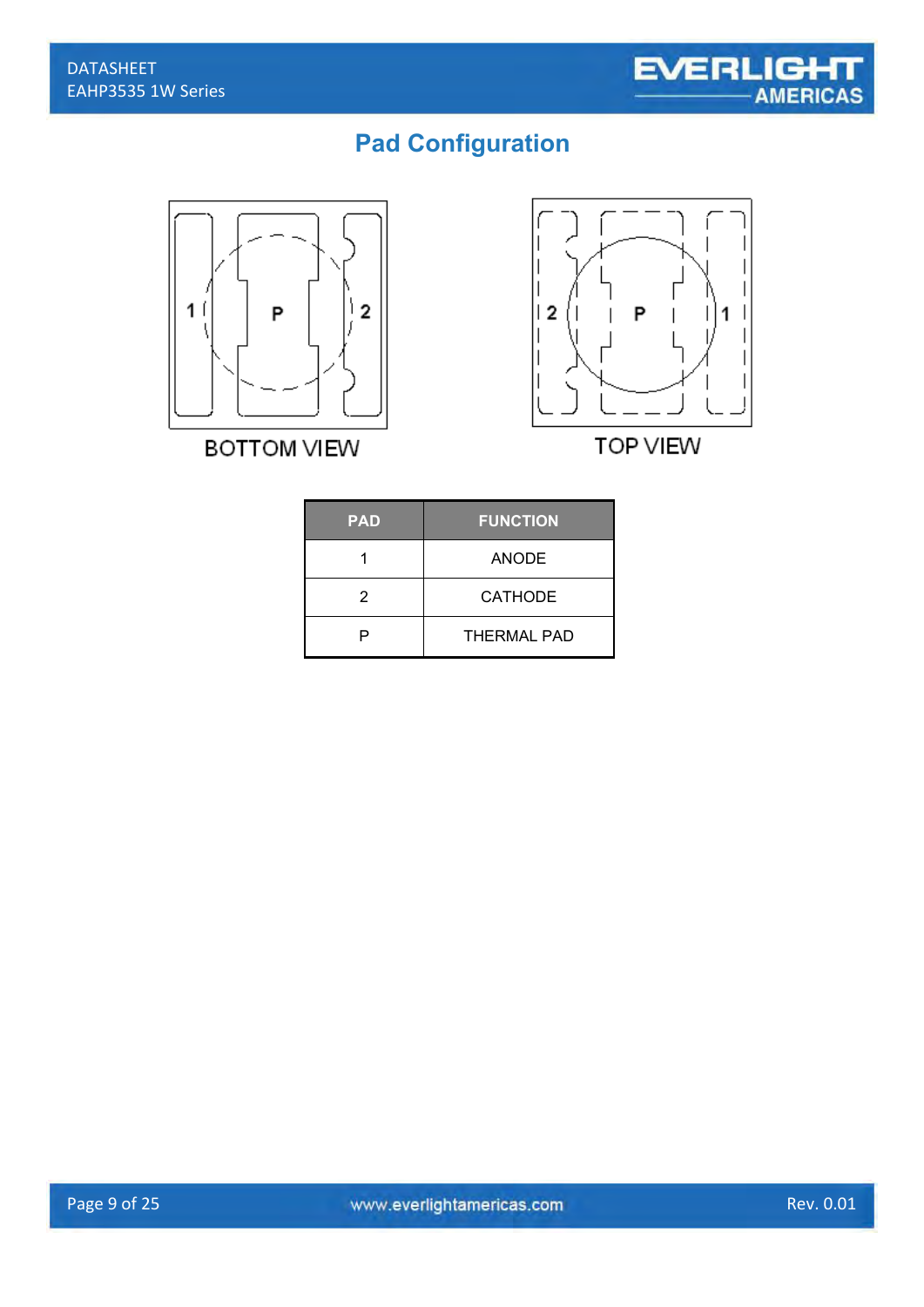## **Reflow Soldering Characteristics**

#### **For Reflow Process**

- a. ELSW series are suitable for SMT processes.
- b. Curing of glue in oven must be according to standard operation flow processes.



| <b>Profile Feature</b>               | <b>Lead Free Assembly</b> |
|--------------------------------------|---------------------------|
| Ramp-Up Rate                         | $2-3$ °C/S                |
| <b>Preheat Temperature</b>           | 150-200 °C                |
| Preheat Time $(tS)$                  | 60-120 S                  |
| Liquid Temperature (T <sub>L</sub> ) | 217 $^{\circ}$ C          |
| Time maintained above $T_L$          | 60-90 S                   |
| Peak Temperature (T <sub>P</sub> )   | 240 <sup>+5</sup> °C      |
| Peak Time $(t_P)$                    | $Max$ 20 S                |
| <b>Ramp-Down Rate</b>                | $3-5$ °C/S                |

c. Reflow soldering should not be done more than twice.

- d. In soldering process, stress on the LEDs during heating should be avoided.
- e. After soldering, do not bend the circuit board.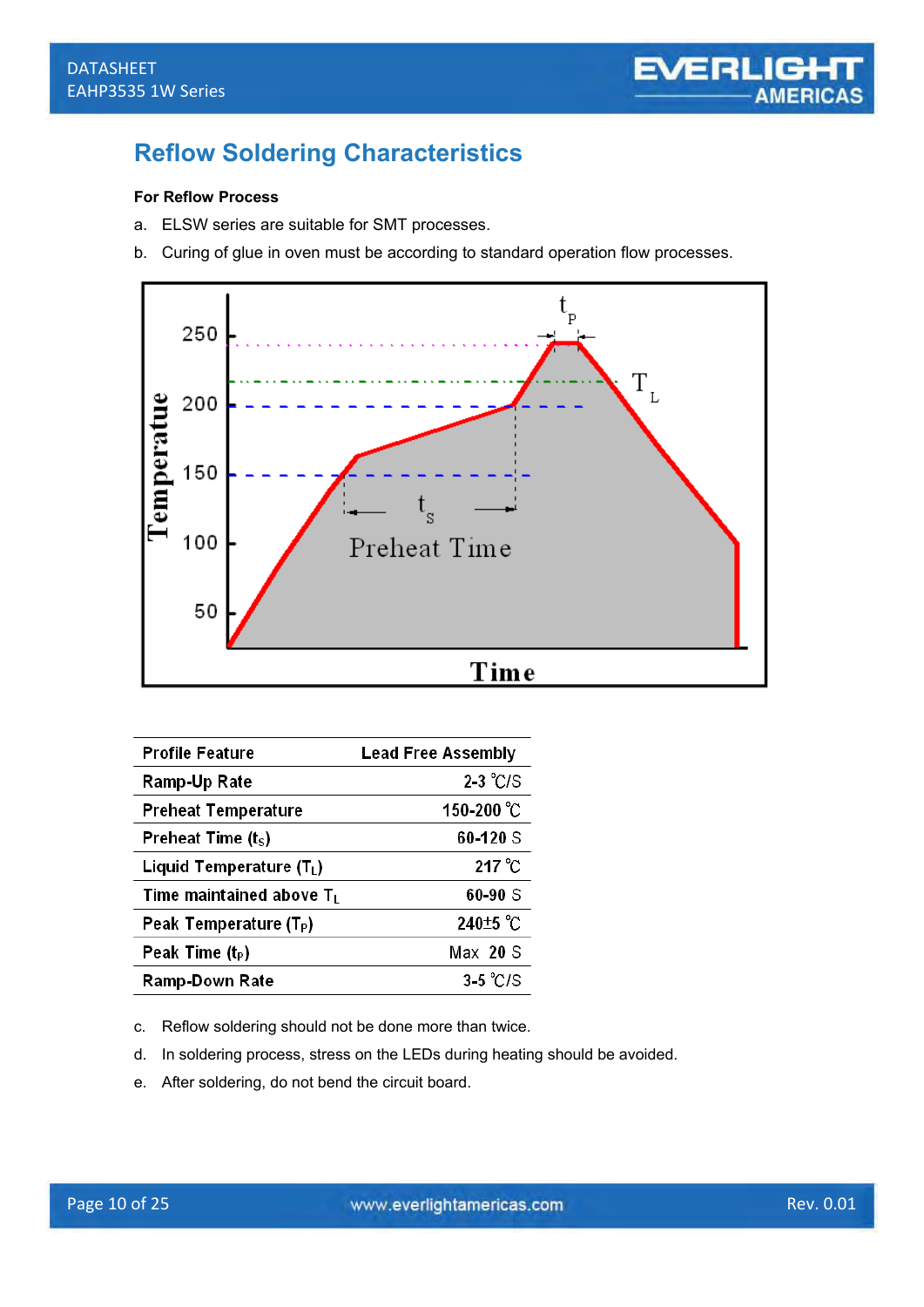## **Wavelength Characteristics**

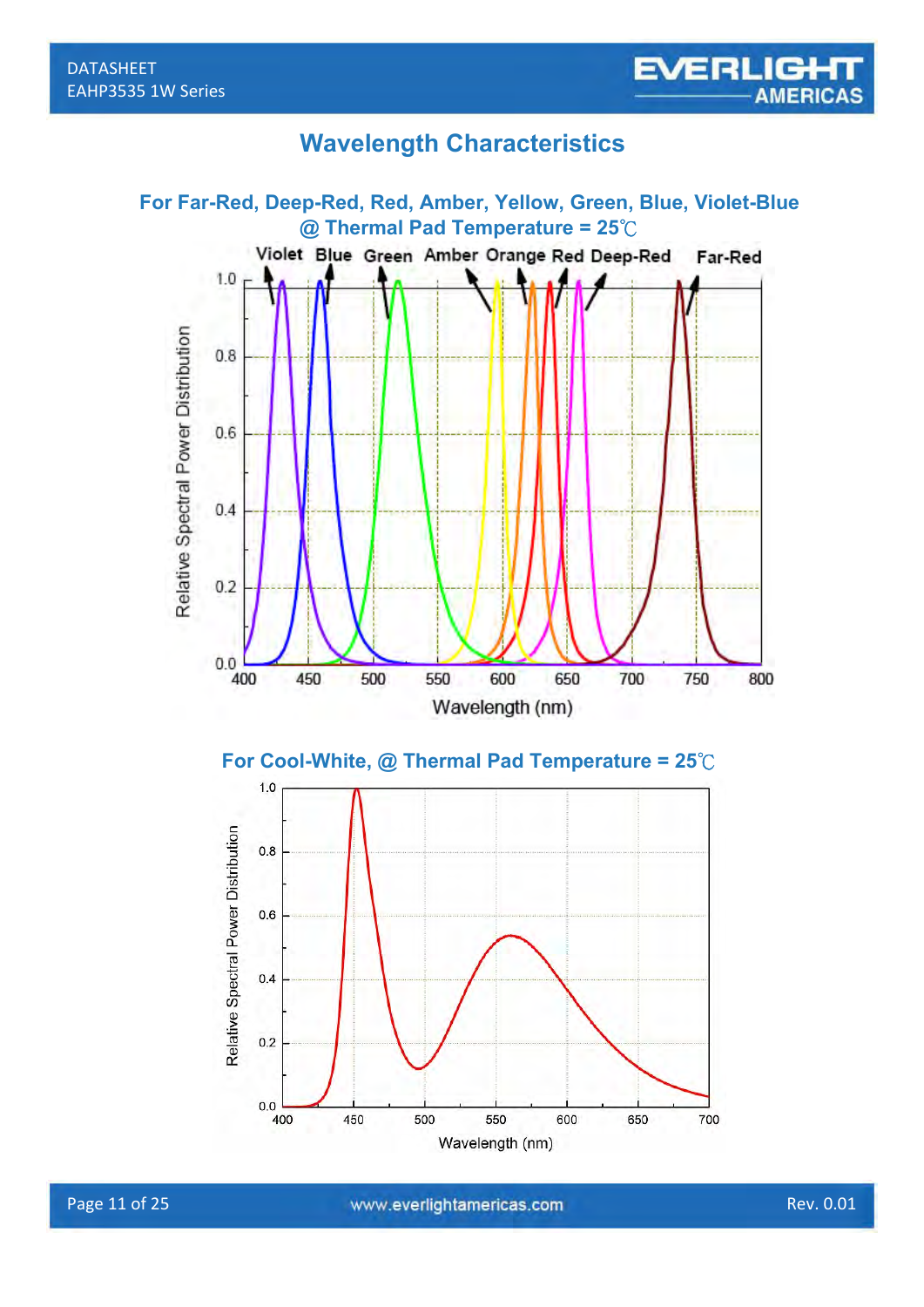



 $0.2$ 

 $0.0$ 

400

450

500

550

Wavelength (nm)

600

650

700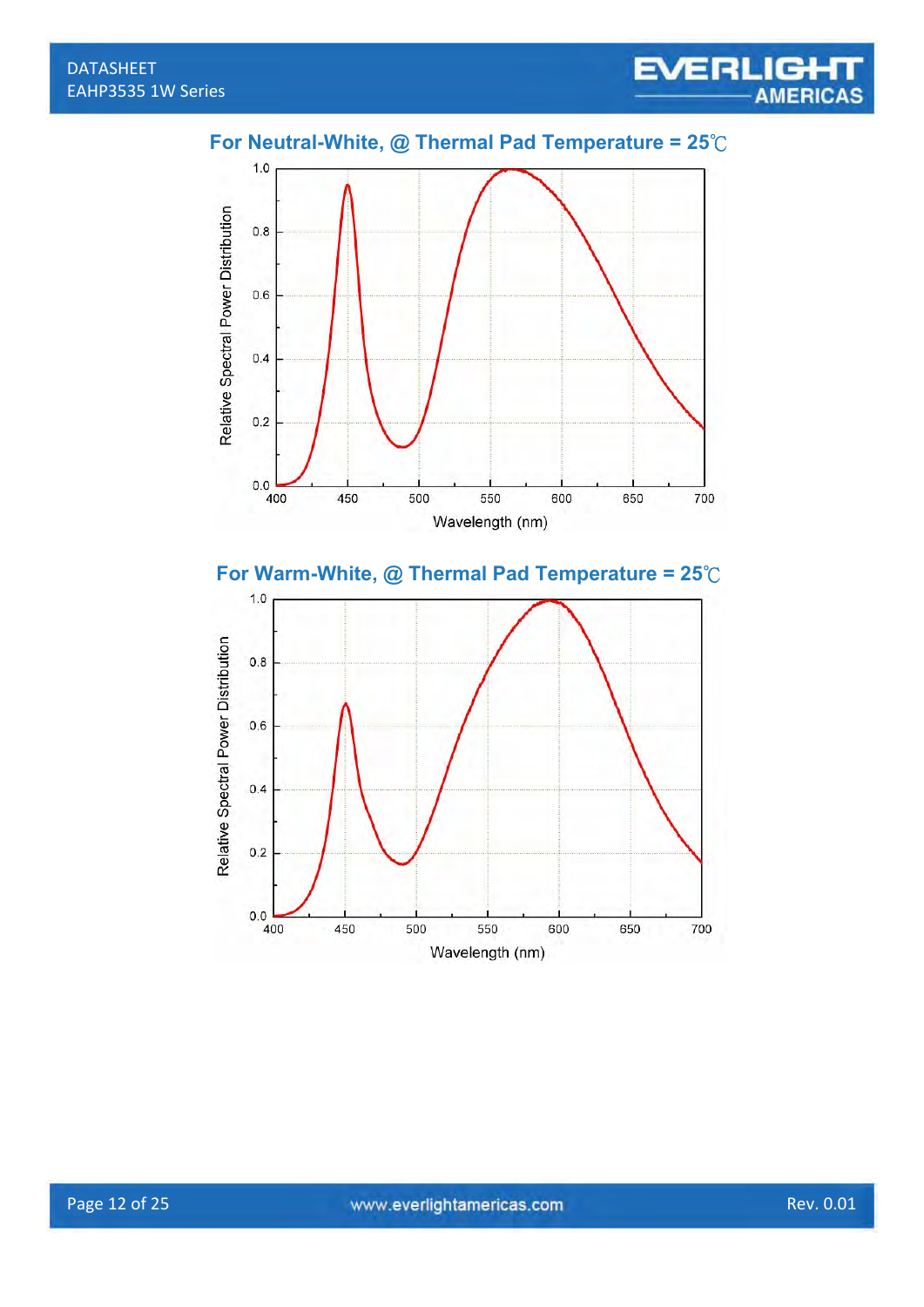#### **Typical Light Output Characteristic V.S. Thermal Pad Temperature**



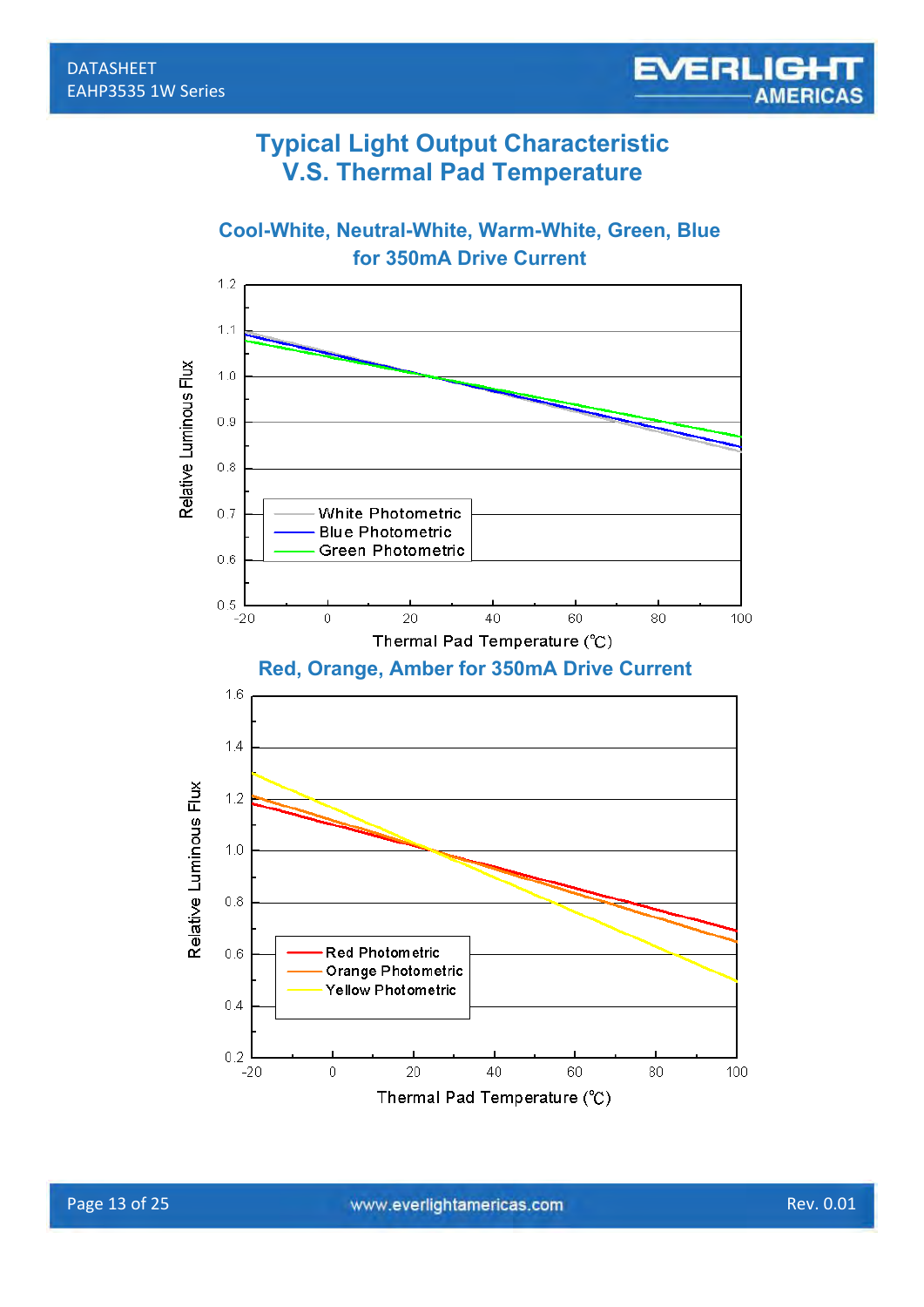### **Typical Electrical Characteristics**

**EVERLIGHT** 

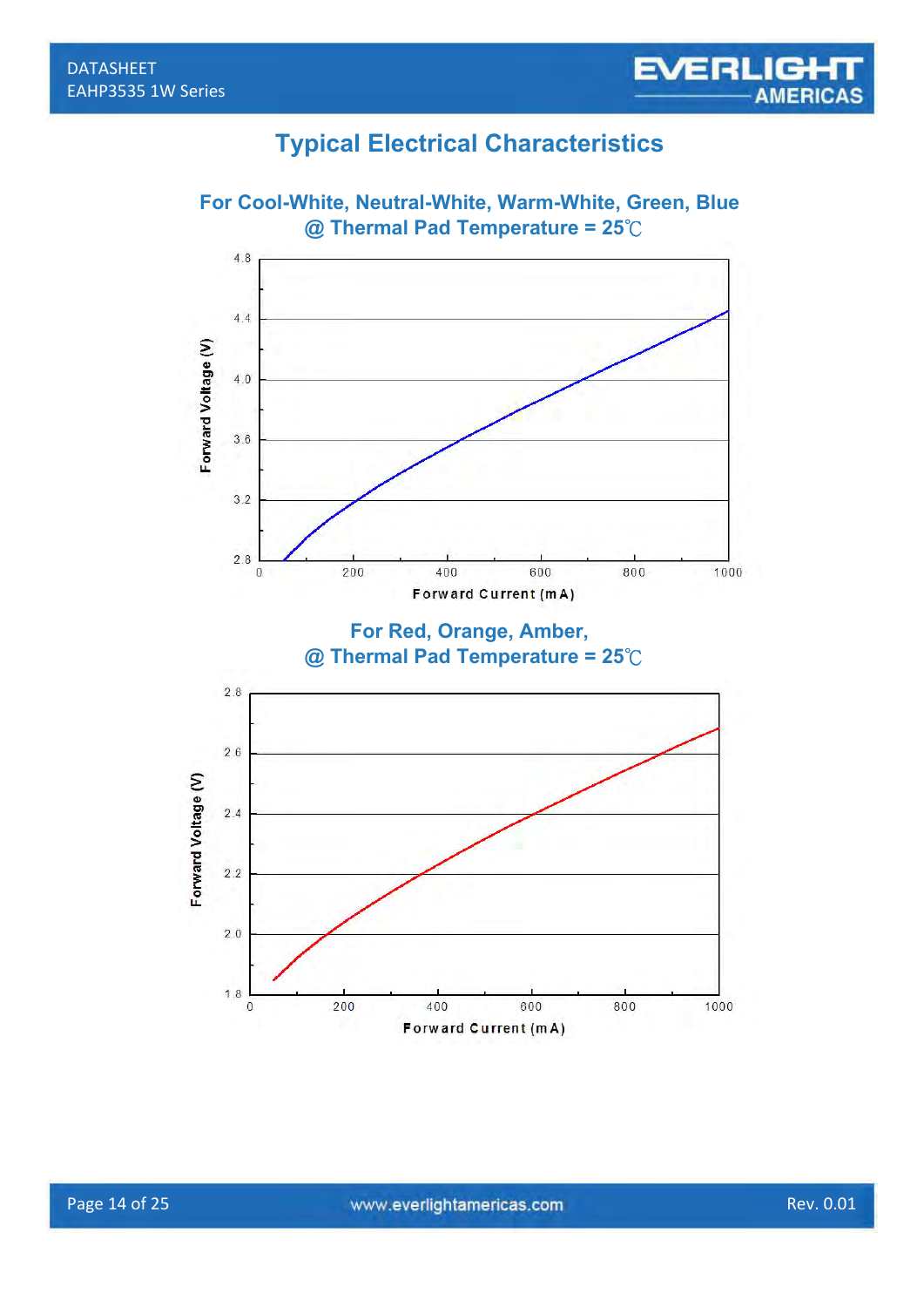## **Typical Relative Luminous Flux V.S. Forward Current**

**EVERLIGHT** 



**For Cool-White, Neutral-White, Warm-White** 



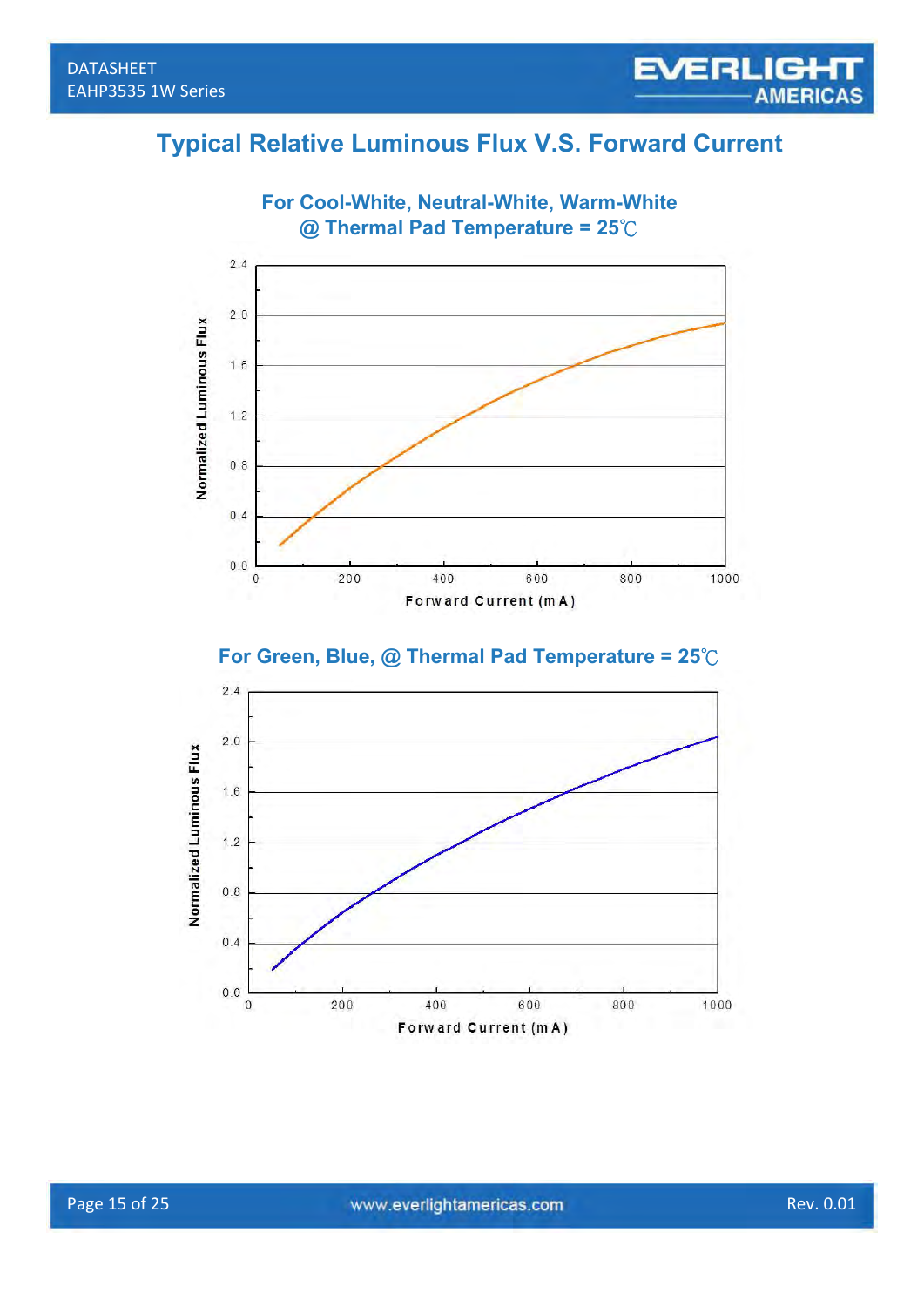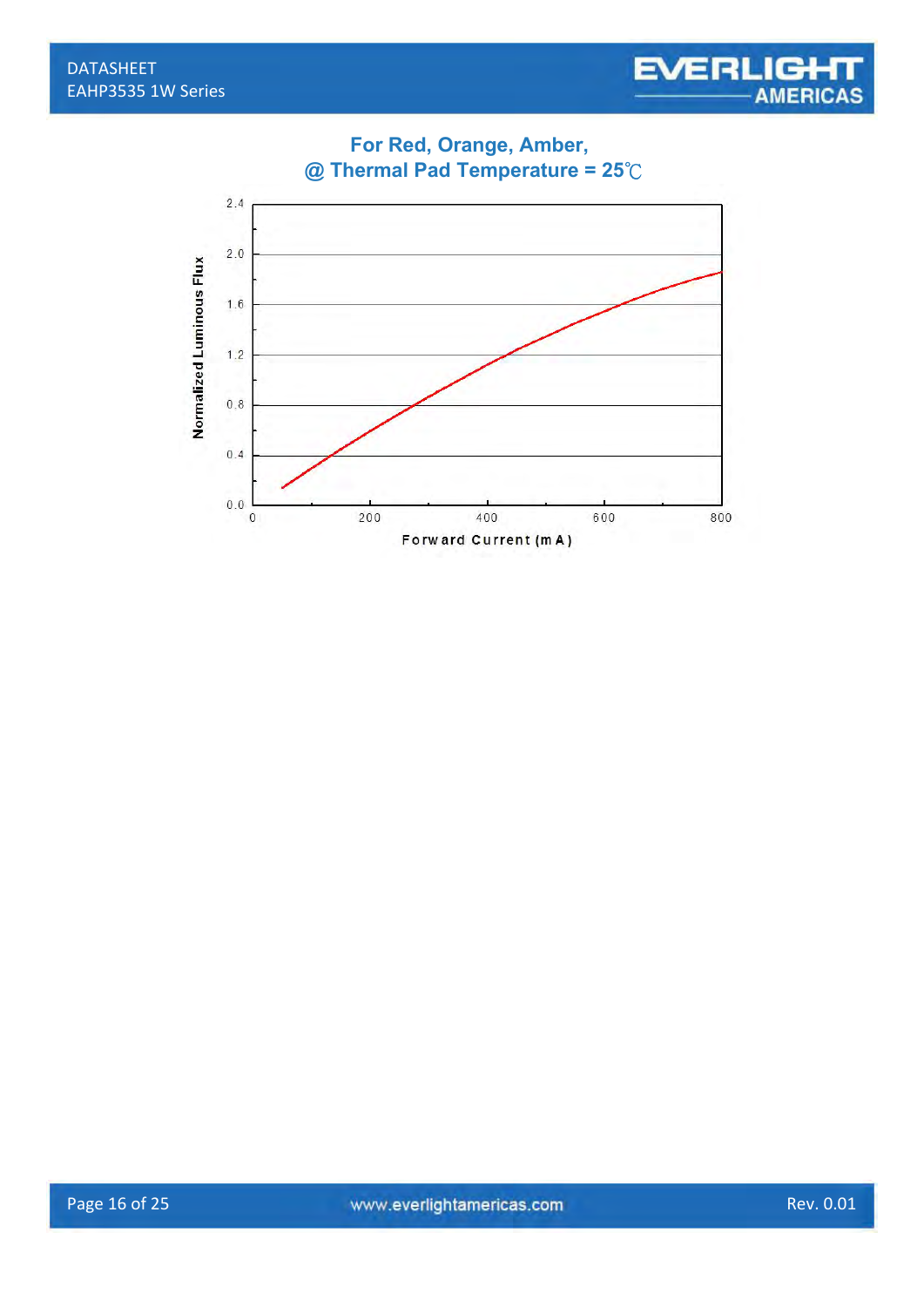## **Typical Wavelength & CCT Shift Characteristics**

## **V.S. Forward Current**

#### **For Cool-White @ Thermal Pad Temperature = 25**℃



#### **For Neutral-White @ Thermal Pad Temperature = 25**℃

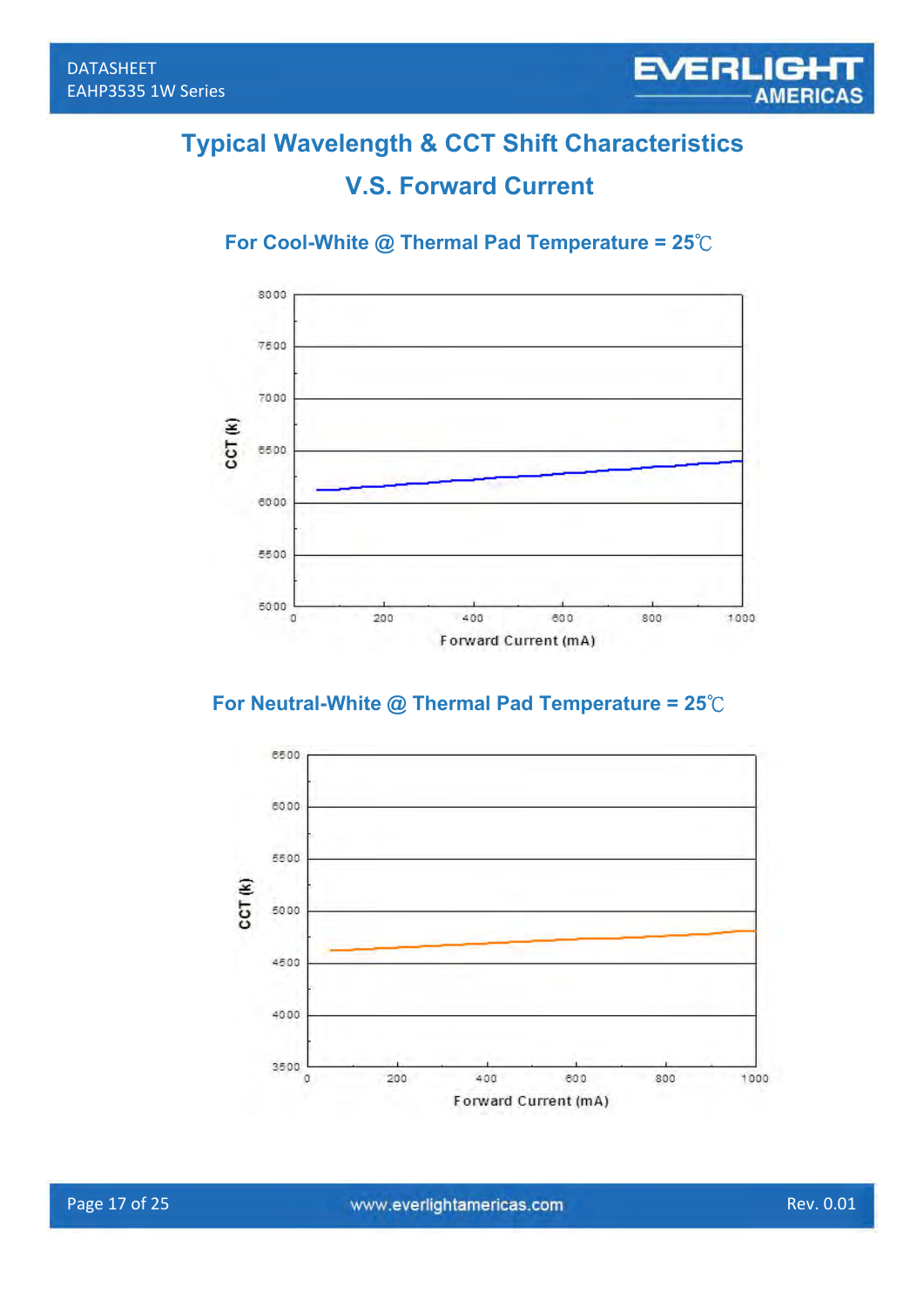#### **For Warm-White @ Thermal Pad Temperature = 25**℃



455

450

445

 $\rm{u}$ 

200

400

800

1000

600

Forward Current (mA)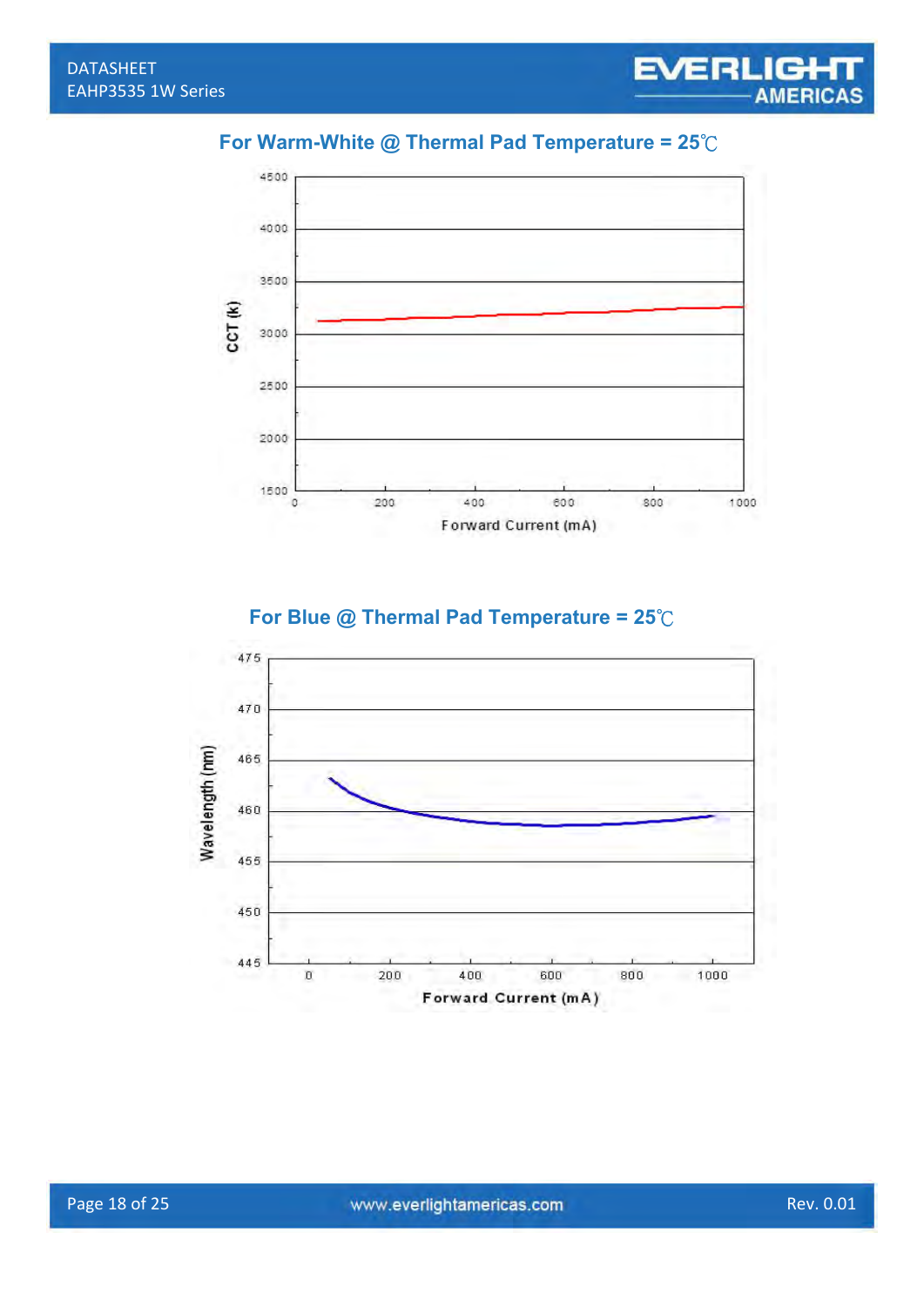



#### **For Red @ Thermal Pad Temperature = 25**℃

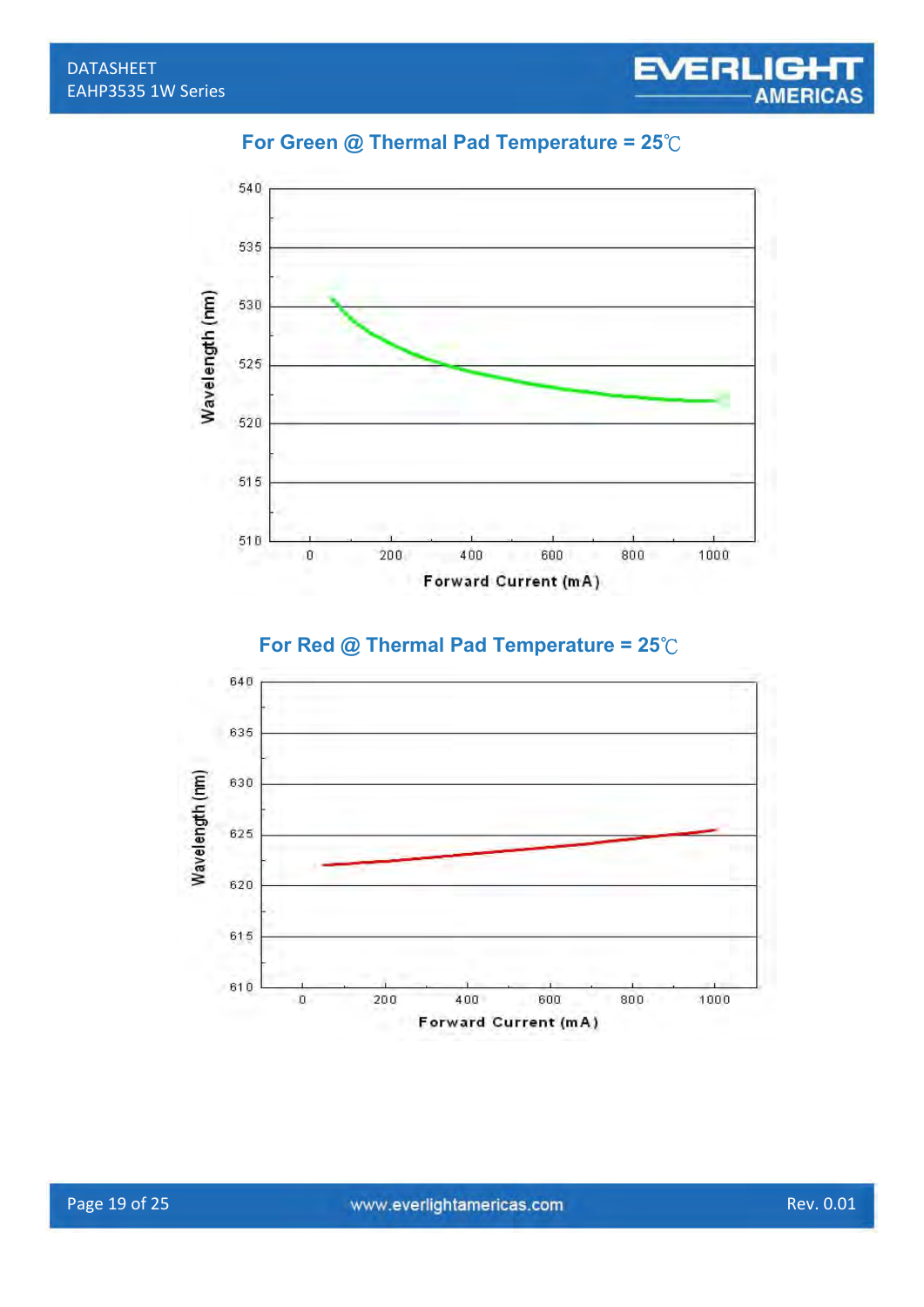### **Relative Flux and Forward Voltage V.S. Junction Temperature (IF = 350 mA)**



**Junction Temperature** ( **o C**)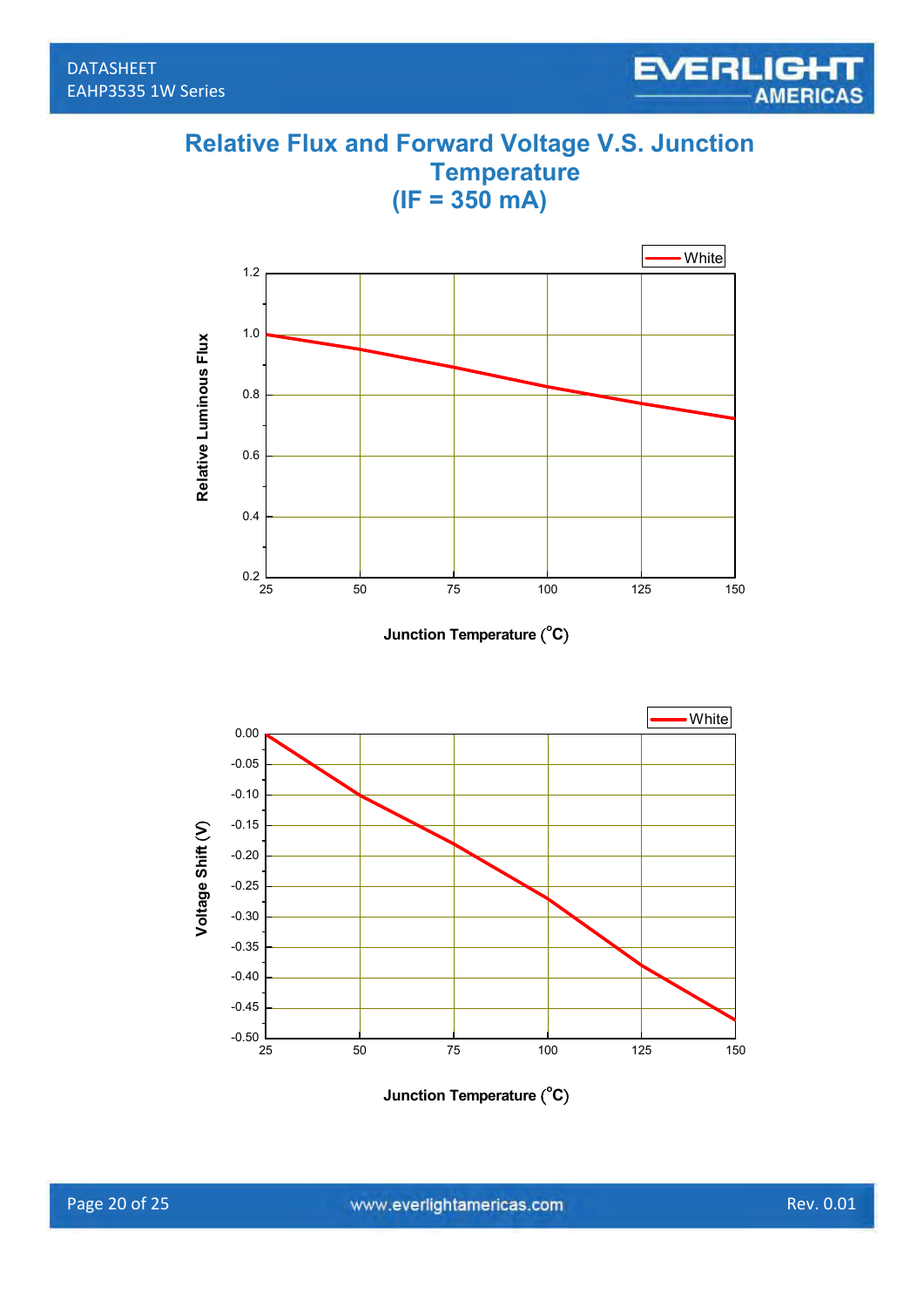### **Current Derating Curves**

#### **Current Derating Curve for 600mA Drive Current Cool-White, Neutral-White, Warm-White, Green, Cyan, Blue, Royal-Blue Far-Red, Deep-Red, Red, Amber, Yellow**



#### **Note:**

The current derating curves are depending on the thermal resistance between the junction to the soldering pad.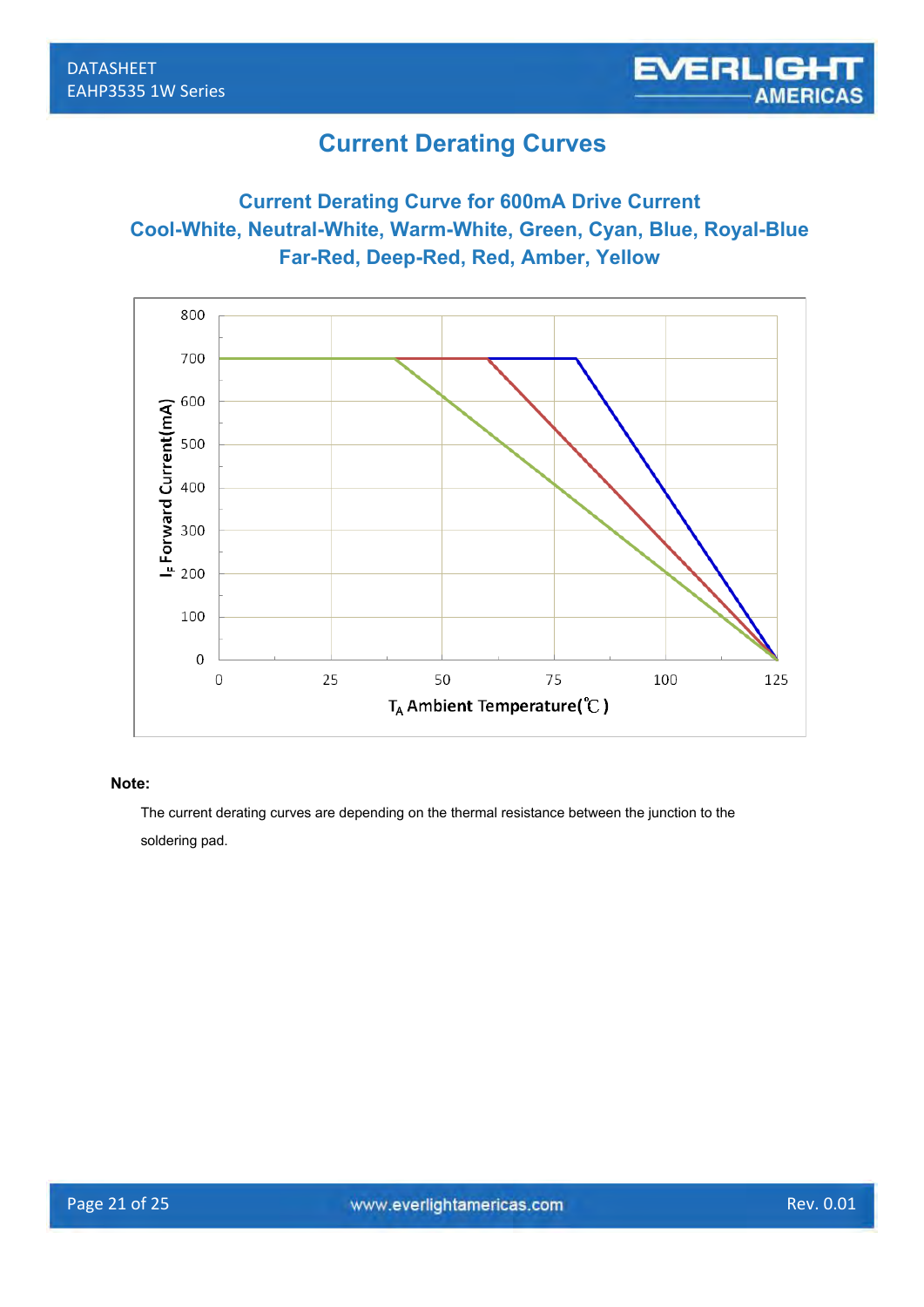## **Typical Radiation Patterns**





#### **Notes:**

- 1.  $2\theta_{1/2}$  is the off axis angle from lamp centerline where the luminous intensity is 1/2 of the peak value.
- 2. View angle tolerance is ± 5°.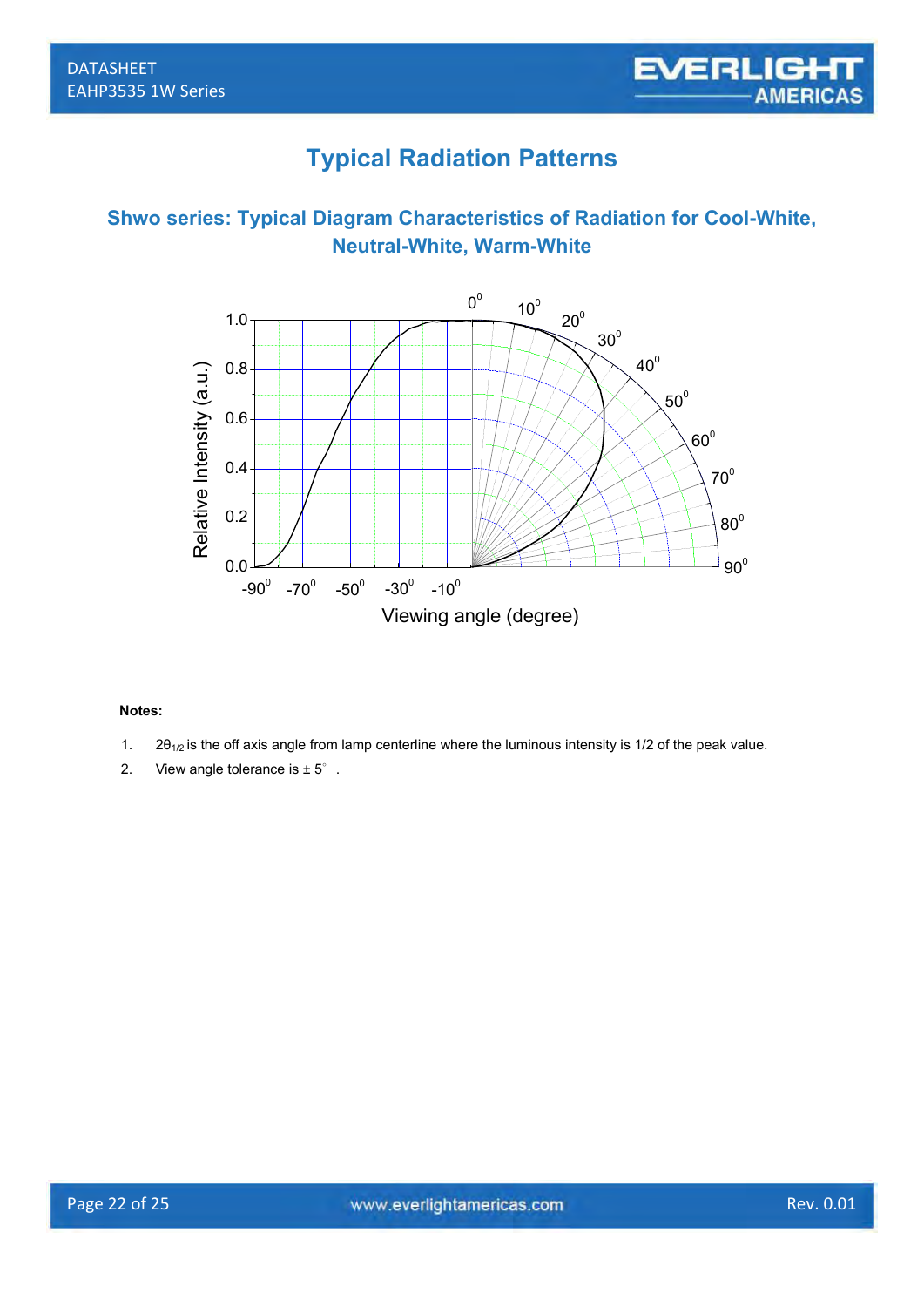

## **Emitter Tape Packaging**

**Feed Direction**

#### **Carrier Tape Dimensions as the following:**

**Order Qty.: > 2Kpcs, MPQ: min. 400pcs (incl. 400pcs / 800pcs) per reel.** 



#### **Moisture Resistant Packaging**

**Notes:** 

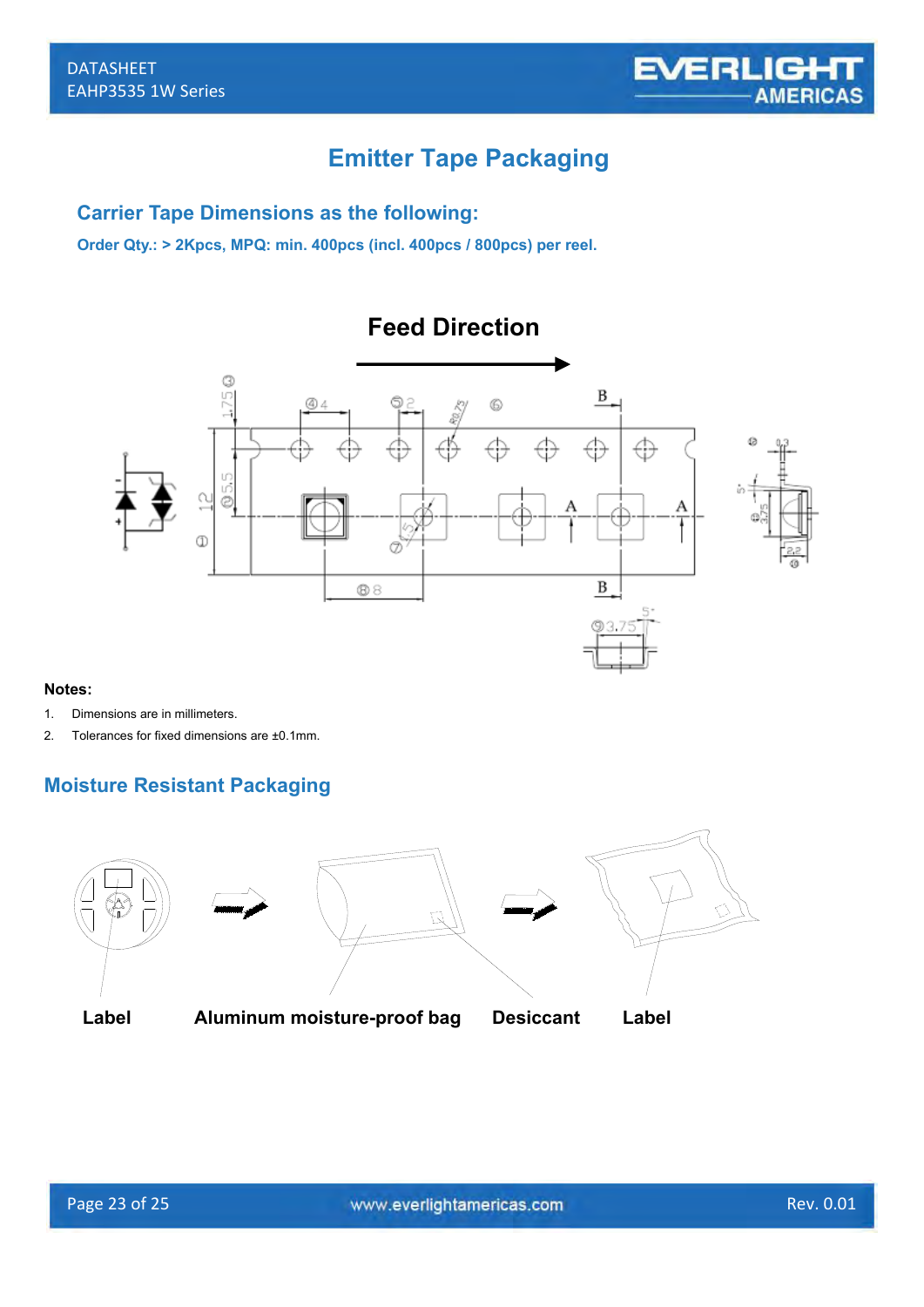

## **Emitter Reel Packaging**

#### **Reel Dimensions**



21

#### **Notes:**

- 1. Dimensions are in millimeters.
- 2. Tolerances unless mentioned are ±0.1mm.



#### **Label Explanation**

- CPN: Customer Specification (when required)
- P/N : Everlight Production Number
- QTY: Packing Quantity
- CAT: Luminous Flux (Brightness) Bin
- HUE: Color Bin
- REF: Forward Voltage Bin
- LOT No: Lot Number
- MADE IN TAIWAN: Production Place